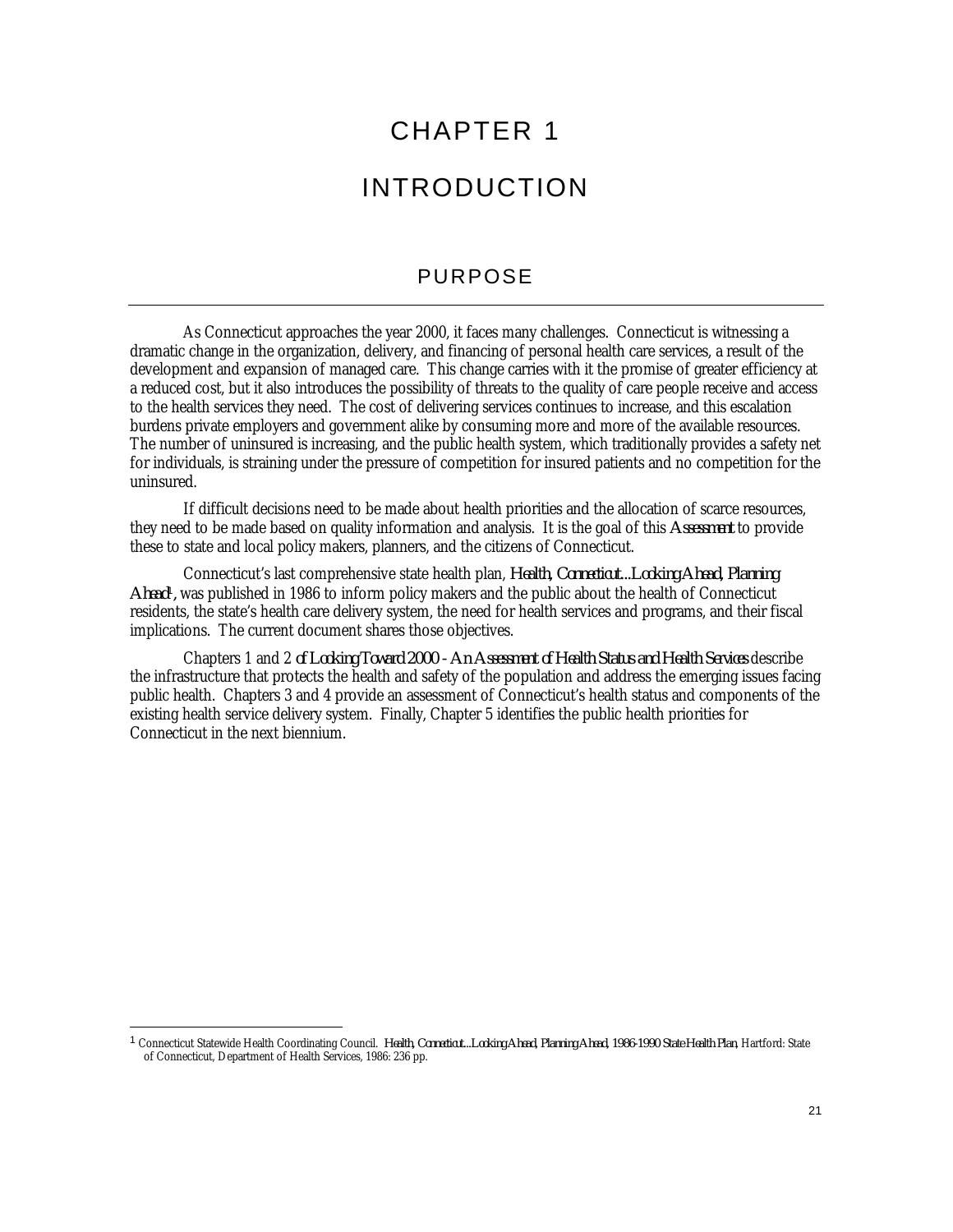## AUTHORITY FOR THE STATE HEALTH PLAN <sup>2</sup>

In 1987, the Department of Public Health (DPH) was mandated by the legislature to be the lead agency for public health planning and to assist in the development of collaborative planning activities that respond to public health needs.<sup>3</sup> In 1993, a mandate was added for a multi-year state health plan to provide an assessment of the health of Connecticut's population and the availability of health facilities in the state.<sup>4</sup> According to the statute, the plan is to include policy recommendations regarding the allocation of resources and the determination of public health priorities.

By statute, the state health plan also serves as a benchmark in certificate-of-need (CON) decisions. CON ensures that the state's health care resources are allocated appropriately by requiring health care facilities to obtain a determination of public need before making major capital expenditures or adding or decreasing beds or services. CON decisions are required to refer to the relationship of a facility's request to the state health plan.<sup>5</sup> Toward this end, the Connecticut legislature designated the Office of Health Care Access (OHCA) to establish a statewide health facilities plan as part of the state health plan:<sup>6</sup> For this assessment, DPH operated under a Memorandum of Agreement with OHCA to complete the utilization study, presented in Chapter 4.

## WHAT IS PUBLIC HEALTH?

Public health is an organized set of activities that protects and promotes the people's health. In 1920 public health was defined as "the science and art of preventing disease, prolonging life, and promoting physical and mental health and well-being through organized community effort for the sanitation of the environment, the control of communicable infections, the organization of medical and nursing services, the education of the individual in personal health, and the development of the social machinery to assure everyone a standard of living adequate for the maintenance or improvement of health."<sup>7</sup> Nearly 70 years later, the Institute of Medicine published *The Future of Public Health8* and defined the mission of public health to fulfill society's interest in assuring conditions in which people can be healthy.

Public health responds to the changing health care environment with the consistent goal to reduce premature deaths and the incidence of disease and disability in the population. The overall goal of disease prevention is shared among the public and private sectors, communities, and individuals. Disease prevention occurs on three levels: primary, secondary, and tertiary. Primary prevention reduces disease and injury incidence before they occur, through health promotion and protection measures. An example of primary prevention is an immunization program for healthy children. Secondary prevention identifies the risk factors associated with a disease or injury and attempts to "correct departures from good health as early as possible."<sup>9</sup> This level of prevention reduces the prevalence of disease and disability. Cancer screening is an example of a secondary prevention measure. Tertiary prevention measures focus on alleviating some of the

<sup>&</sup>lt;sup>2</sup> The complete text of statutes governing health planning activities in Connecticut is presented in Appendix A.

<sup>&</sup>lt;sup>3</sup> Connecticut General Statutes, Department of Public Health, Chapter 368a, Section 19a-7, 1975-95.

<sup>4</sup> 1993 Connecticut Public Act 93-381.

<sup>5</sup> Connecticut General Statutes, Office of Health Care Access, Chapter 368z, Section 19a-637(a), 1973-1997.

<sup>6</sup> Connecticut General Statutes, Office of Health Care Access, Chapter 368z, Section 19a-634(b), 1973-1997.

<sup>7</sup> Winslow, C.-E.A.: The untilled fields of public health. Science 51 (January9):23-33, 1920.

<sup>8</sup> Institute of Medicine. *The Future of Public Health*. Washington: National Academy Press, 1988: 225 pp.

<sup>9</sup> Last, JM. Scope and Methods of Prevention. In: Last, JM, Wallace, RB, editors. *Maxcy-Rosenau-Last Public Health & Preventive Medicine*. East Norwalk: Appleton & Lange, 1992: 4.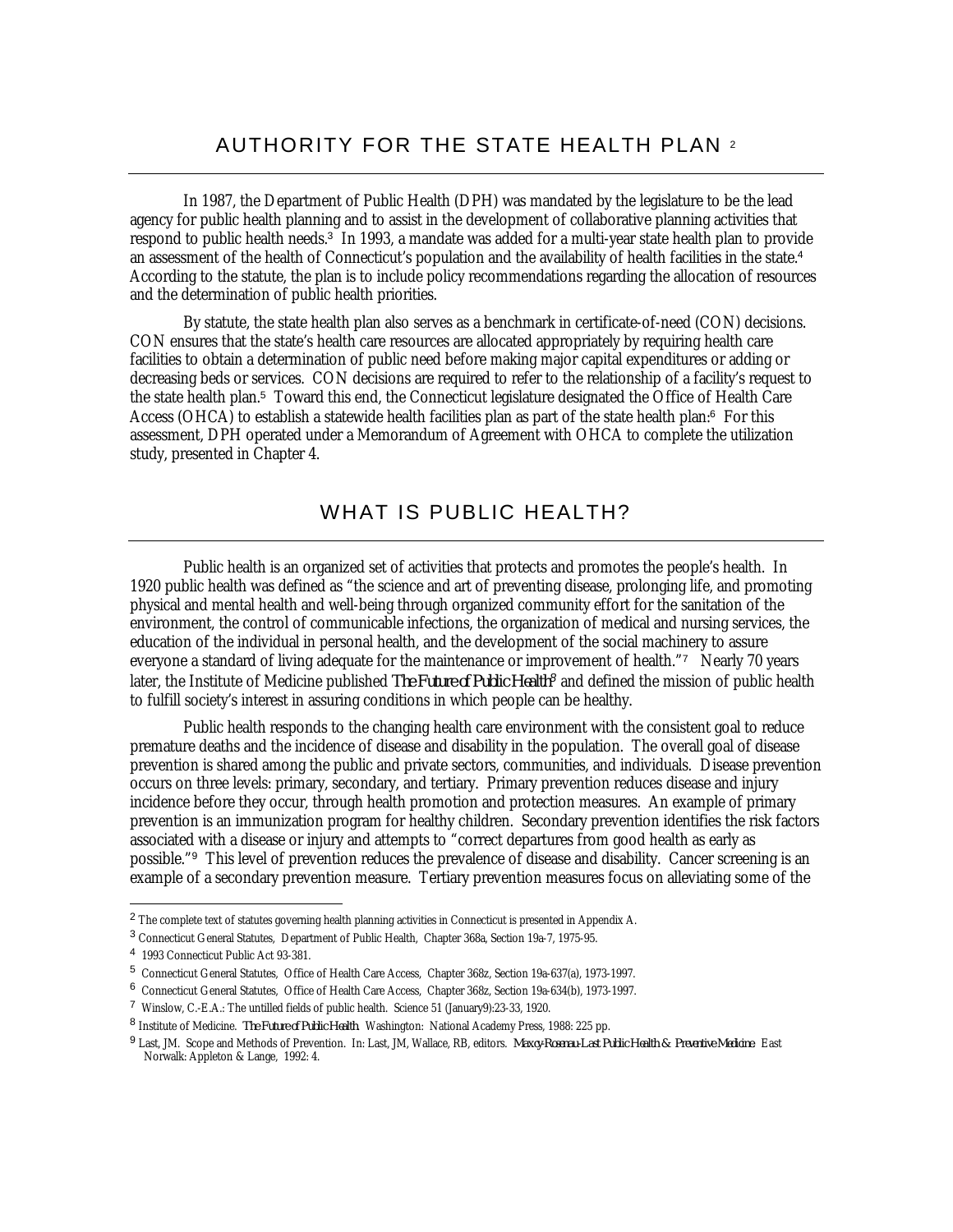effects on the population already symptomatic of disease and injury. An example of such measures is antibiotic treatment of wounds to prevent infection.

The substance of public health is organized through an infrastructure designed to prevent disease and injury, and promote health. To support this infrastructure, the Institute of Medicine defined three core functions of public health: assessment, policy development, and assurance. Assessment is the surveillance process that identifies public health threats and trends. Policy development is the decision-making process of selecting the most appropriate response to public health threats and trends. Assurance is pledging that the necessary services, including personal health services, for the protection of public health in the community are available and accessible to all persons. This assurance function is necessary to make sure that the community receives proper consideration in the allocation of federal and state as well as local resources for public health; and that the community is informed about how to obtain public health services.

Public health services include both population-based and personal services. Personal or direct health services involve a one-on-one interaction between a health care professional and a patient. Direct services address physical, mental, or social functioning of the individual and may be performed by health care professionals for the purpose of promoting, maintaining, and restoring health. These services include what most consider ordinary medical care, including inpatient and outpatient medical services, allied health services, drugs, laboratory testing, x-rays, and dental care. In contrast, the provision of population-based services is directly related to the provision of essential public health services. Population-based services are identified as interventions to alter the social and physical environment, to change health-related behaviors, or to reduce directly the risk of causing a health problem. These services are generally developed and available for an entire population of a community or the state rather than just for individuals. The State of Washington's health plan noted that "public health services are less visible and more difficult to understand than medical services. Overall, public health serves the community through education, sanitation, and regulation."<sup>10</sup>

Public health responsibilities and essential services were summarized in 1994 by the Essential Public Health Services Work Group convened by the U.S. Public Health Service, and endorsed by the American Public Health Association. The Work Group proclaimed the vision for public health is to see healthy people in healthy communities by means of promoting health and preventing disease. The document *Public Health in America*<sup>11</sup> identifies public health with the following responsibilities:

- **Prevent epidemics and the spread of diseases;**
- Protect against environmental hazards;
- Prevent injuries;

- Promote and encourage healthy behaviors;
- <sup>n</sup> Respond to disasters and assist communities in recovery; and
- <sup>n</sup> Assure the quality and accessibility of health services.

<sup>10</sup> Washington State Department of Health. *Public Health Improvement Plan*. Olympia: State of Washington Department of Health, 1994: 12.

<sup>11</sup> Essential Public Health Services Work Group of the Core Public Health Functions Steering Committee. Public health in America. Washington, D.C.: American Public Health Association, 1994.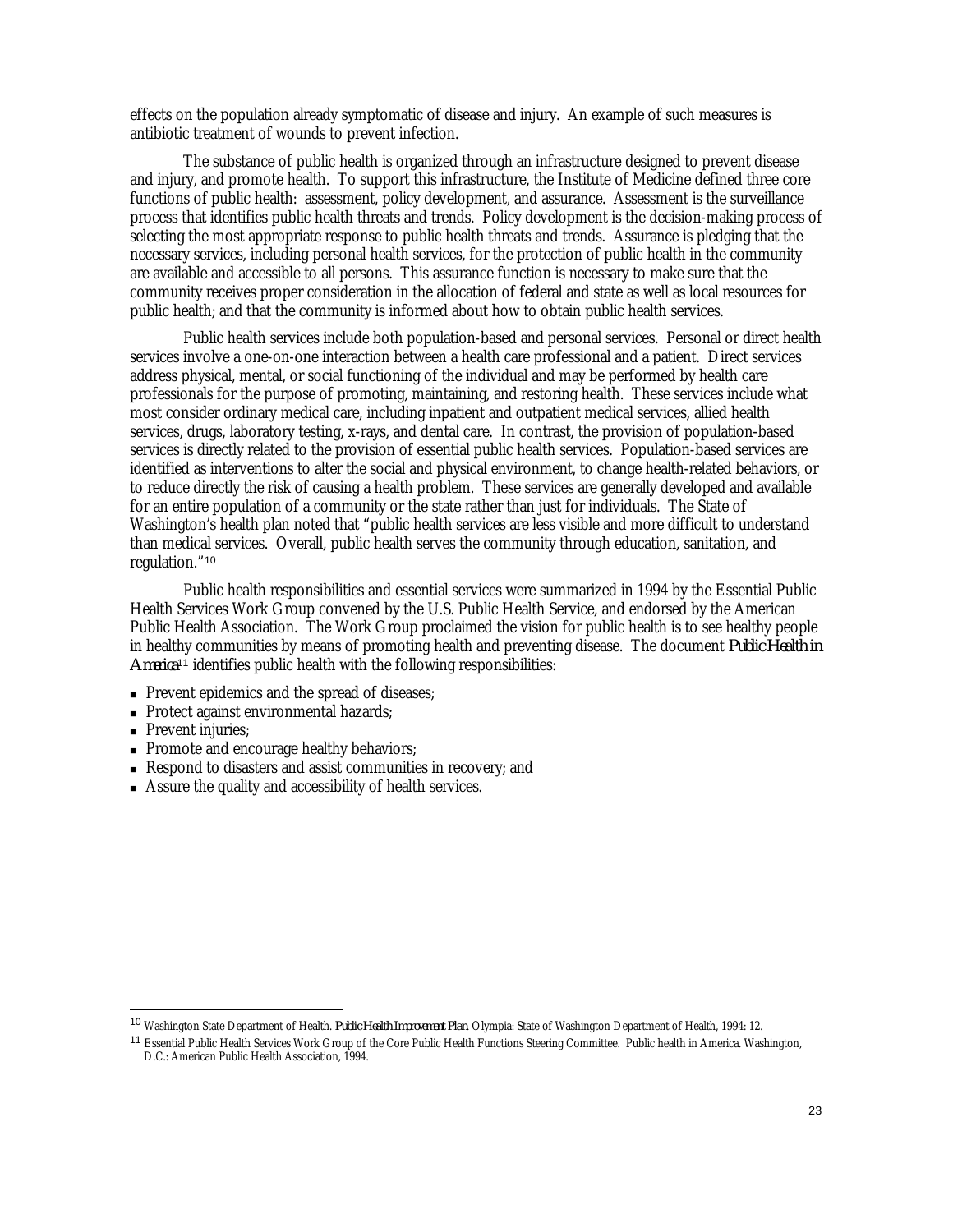Essential public health services are also recognized to include the following:

- Monitor health status to identify community problems;
- Diagnose and investigate health problems and health hazards in the community;
- <sup>n</sup> Inform, educate, and empower people about health issues;
- Mobilize community partnerships and action to identify and solve health problems;
- Develop policies and plans that support individual and community health efforts;
- Enforce laws and regulations that protect health and ensure safety;
- <sup>n</sup> Link people to needed personal health services and assure the provision of health care when otherwise unavailable;
- <sup>n</sup> Assure a competent public health and personal health care workforce;
- <sup>n</sup> Evaluate effectiveness, accessibility, and quality of personal population-based health services; and
- <sup>n</sup> Research for new insights and innovative solutions to health problems.

In order to meet these responsibilities and provide these services, public health requires a systematic approach to anticipate, control, and prevent disease and injury as well as diagnose and treat occurrences.

## CONNECTICUT'S PUBLIC HEALTH INFRASTRUCTURE

Public health infrastructure refers to the federal, state, and local governments' capacity to meet the basic responsibilities of preserving the health of the community. This represents "a basic governmental responsibility to represent and lead the community in assessing health status and needs, to develop public policies and priorities, to preserve health, and to assure that the community is responding appropriately."<sup>12</sup> The public health infrastructure comprises federal, state, and local governments that provide surveillance, vital statistics, health information and education, epidemiological investigation, laboratory analysis, and administration.

Connecticut's public health infrastructure relies on federal, state, and local support of the same overall goals to improve health status and assure the availability of appropriate health care to all residents. At the federal level, the public health infrastructure sets direction and policy while supporting implementation at the state and local levels. Table 1-1 presents examples of federal government agency support and direction for the public health infrastructure in Connecticut for various disease prevention programs.

DPH is the administrative agency leading the public health initiatives in the state. For example, DPH serves as the Title V agency, federally designated office for primary care, state federally designated office of rural health, federal agency for facility certification for Medicare, and the lead agency in HIV/AIDS initiatives. The responsibilities of other state agencies have indirect and direct effects on the health of our residents and are key participants in the public health infrastructure. Many state agencies administer health services, and seven agencies, other than DPH, provide direct health care services or contract for such services for their clients. For example, the Department of Correction contracts for medical, dental, and psychiatric services to incarcerated individuals.<sup>13</sup> Clinical services are also provided, either directly or through contractual agreements, to clients under the jurisdictions of the Departments of Children and Families, Education, Mental Health and Addiction Services, Mental Retardation, Social Services, and Veterans' Affairs.

| Table 1 - 1                                                     |                             |  |  |  |  |
|-----------------------------------------------------------------|-----------------------------|--|--|--|--|
| Federal Support for Public Health Infrastructure in Connecticut |                             |  |  |  |  |
| Federal Agency                                                  | Selected Supported Programs |  |  |  |  |

<sup>12</sup> American Public Health Association. *Healthy Communities 2000: Model Standards, Guidelines for Community Attainment of the Year 2000 National Health Objectives,* 3rd edition. Washington: American Public Health Association, 1991: 3.

<sup>13</sup> Regulations of Connecticut State Agencies, Department of Corrections, Section 18-81-10, 1979.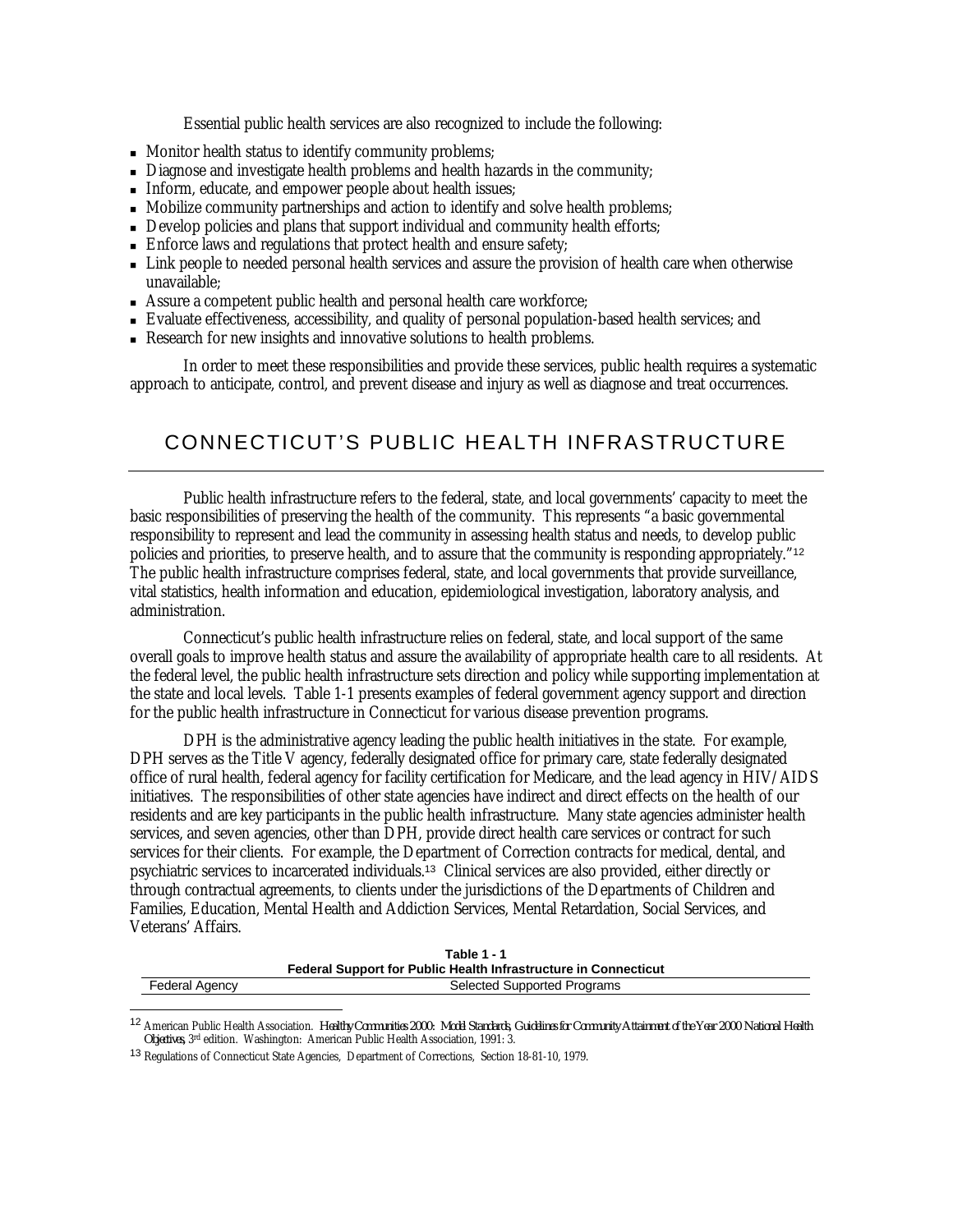| U.S. Dept. of Health & Human Services (DHHS).<br>Centers for Disease Control & Prevention | Chronic disease prevention and control<br>CT Coalition on breast and cervical cancer prevention<br>Tobacco prevention and control             |
|-------------------------------------------------------------------------------------------|-----------------------------------------------------------------------------------------------------------------------------------------------|
| DHHS - Health Resources and Services<br>Administration                                    | State Office of Primary Health Care<br>State Office of Rural Health<br>Maternal and Child Health Block Grant<br>Preventive Health Block Grant |
| DHHS - Health Care Finance Administration                                                 | Clinical laboratory improvements<br>Medical facilities certification                                                                          |
| DHHS - Agency for Toxic Substances and<br>Disease Registry<br>U.S. Dept. of Agriculture   | Building state capacity for health assessment<br>State capacity for educating health professionals<br>Tuberculosis control                    |
| U.S. Environmental Protection Agency                                                      | Water supply supervision grant<br>State lead program grants                                                                                   |
| U.S. Dept. of Housing and Urban Development                                               | Lead-based paint abatement and hazard reduction                                                                                               |
| Social Security Administration                                                            | Vital statistics                                                                                                                              |

Source: DPH, Office of Policy, Planning, and Evaluation

-

### CONNECTICUT'S LOCAL HEALTH INFRASTRUCTURE

Local health departments (LHDs) are critical providers of population-based essential public health services at the local level in Connecticut. These departments are governmental entities separate from DPH, but are linked by statute in several important ways: approval of appointments of directors of health by the Commissioner of Public Health; mandates to carry out critical public health functions in the areas of infectious disease control in the community, environmental health, etc.; legal authority to levy fines and penalties for public health code violations, and to grant and rescind license permits (such as for food services establishments or septic systems); and funding to carry out the full area of public health activities to improve the health of people in their jurisdictions. Municipal health authorities and districts must include in their responsibilities the enforcement of the state public health code as required by DPH. Often this is a difficult task with the wide variety of services needed and the limited municipal budget to pay for those services.

Each municipality<sup>14</sup> in Connecticut is served by a local health department or district. Local health departments, whether part-time or full-time, serve under the direction the municipal legislative body (i.e. Board of Selectpersons or Town Council) of the community served. Municipalities having a population of 40,000 or more for five consecutive years are required to be served by a full-time director of health.<sup>15</sup> In 1997, there were 69 part-time and 26 municipal full-time health departments. There were also 18 health districts serving 83 municipalities. A health district is a regional health department formed by two or more municipalities to provide full-time public health services. The health district serves under the direction of a board of directors representing the member municipalities. A summary of local health departments are shown in Table 1-2. A complete list of health departments and districts by municipality is presented in Appendix B. Map 1-1 illustrates the communities served by a local health department and those served by a health district.

| Table 1-2<br><b>Local Health Departments and Districts</b><br>Connecticut, 1997 |              |                             |           |                                           |  |  |  |  |
|---------------------------------------------------------------------------------|--------------|-----------------------------|-----------|-------------------------------------------|--|--|--|--|
|                                                                                 | <b>State</b> | Municipal Health Department |           | <b>Regional Health</b><br><b>District</b> |  |  |  |  |
| Description                                                                     | Total        | Part-time                   | Full-time | Full-time                                 |  |  |  |  |

<sup>&</sup>lt;sup>14</sup> The Secretary of State's Office recognizes 169 municipalities and 8 boroughs in Connecticut. However, there are 178 distinct municipalities that are served by a local health department or district, comprising 170 cities and towns (including the city of Groton) and 8 boroughs.

<sup>15</sup> Connecticut General Statutes, Municipal Health Authorities, Chapter 368e, Section 19a-200(a), 1949-1995.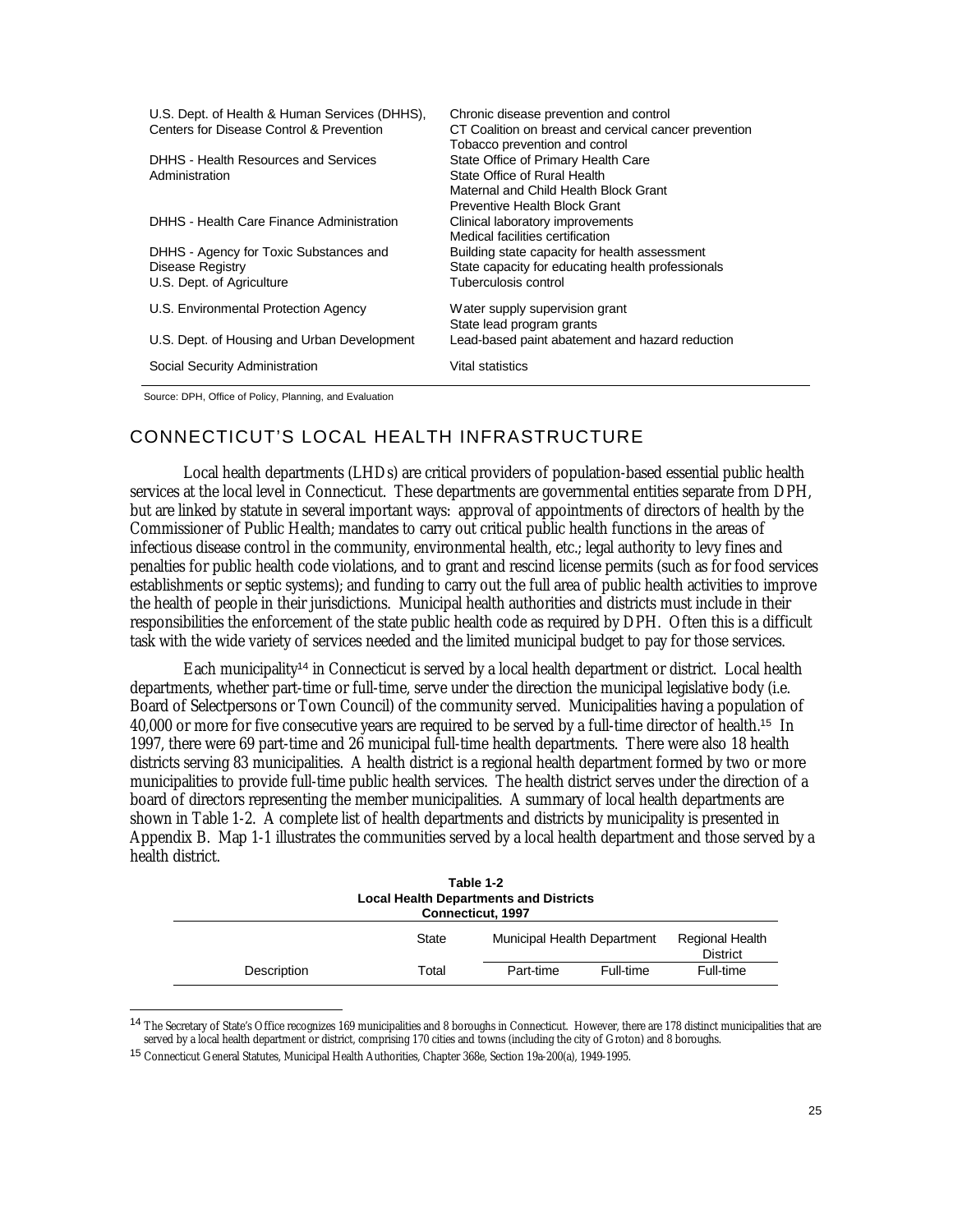| Number of departments        | 113       | 69        | 26      | 18        |
|------------------------------|-----------|-----------|---------|-----------|
| Number of municipalities     | 178       | 69        | 26      | 83        |
| Estimated population         | 3,269,858 | 1,173,016 | 410.494 | 1,686,348 |
| Percent of population served | 100%      | 36%       | 12%     | 52%       |

Source: DPH, Local Health Administration, July 1, 1997; and DPH, OPPE, 1997 Population Estimates.

Local health departments are funded primarily with municipal appropriations, but they also receive state grants, federal grants, and private foundation moneys. In addition, they generate revenues from fees and licenses and the imposition of fines and penalties. State "per capita" funding is available to local health departments as long as program components found in "Basic Local Health Program"<sup>16</sup> are provided to the community. The 8 essential public health services provided through the local health infrastructure are health planning, communicable and chronic disease control, health education, environmental health services, community nursing services, nutrition services, maternal and child health services, and emergency medical services. In addition, municipalities must commit a minimum of \$1.00 per capita from the annual tax receipts for a health department to receive state "per capita" funds.

Local health departments are fiscally encouraged to form regional health districts. In 1997, a municipality with a full-time director of health can receive annual funding equal to \$0.52 per capita. Health districts are supported with greater annual incentives of \$1.78 per capita for member towns with a population less than 5,000 and \$1.52 per capita for member towns with a population greater than 5,000.<sup>17</sup> DPH budgeted over \$2.5 million for essential local public health services in FY 1998.<sup>18</sup>

Other participants in Connecticut's local public health infrastructure are the service providers, often contracted by local health departments to operate outpatient clinics. A complete inventory of Connecticut's public health "safety-net" providers is found in Appendix G. The workforce that directly serves the public (i.e., physicians, nurses, technicians) and the facilities where the services are provided also support the local health infrastructure. The workforce environment and analyses of service utilization in a variety of health care settings are discussed in Chapter 4.

<sup>16</sup> Regulations for Connecticut State Agencies, Connecticut Department of Health Services, Section 19a-76-4, 1983.

<sup>17</sup> Connecticut General Statutes, Municipal Health Authorities, Chapter 368e, Section 19a-202 and District Departments of Health, Chapter 368f, Section 19a-245, 1949-1995.

<sup>18</sup> Public Act 98-250 amended C.G.S. 19a to increase state funding to \$1.02 per capita for full-time municipal health departments. District health departments are eligible to receive \$2.09 per capita for each town, city or borough with a population of 5,000 or less, and \$1.79 per capita for municipalities with a population greater than 5,000. Part-time municipal health departments will receive \$0.53 per capita. Restrictions and regulations for eligibility and use of funds remain the same.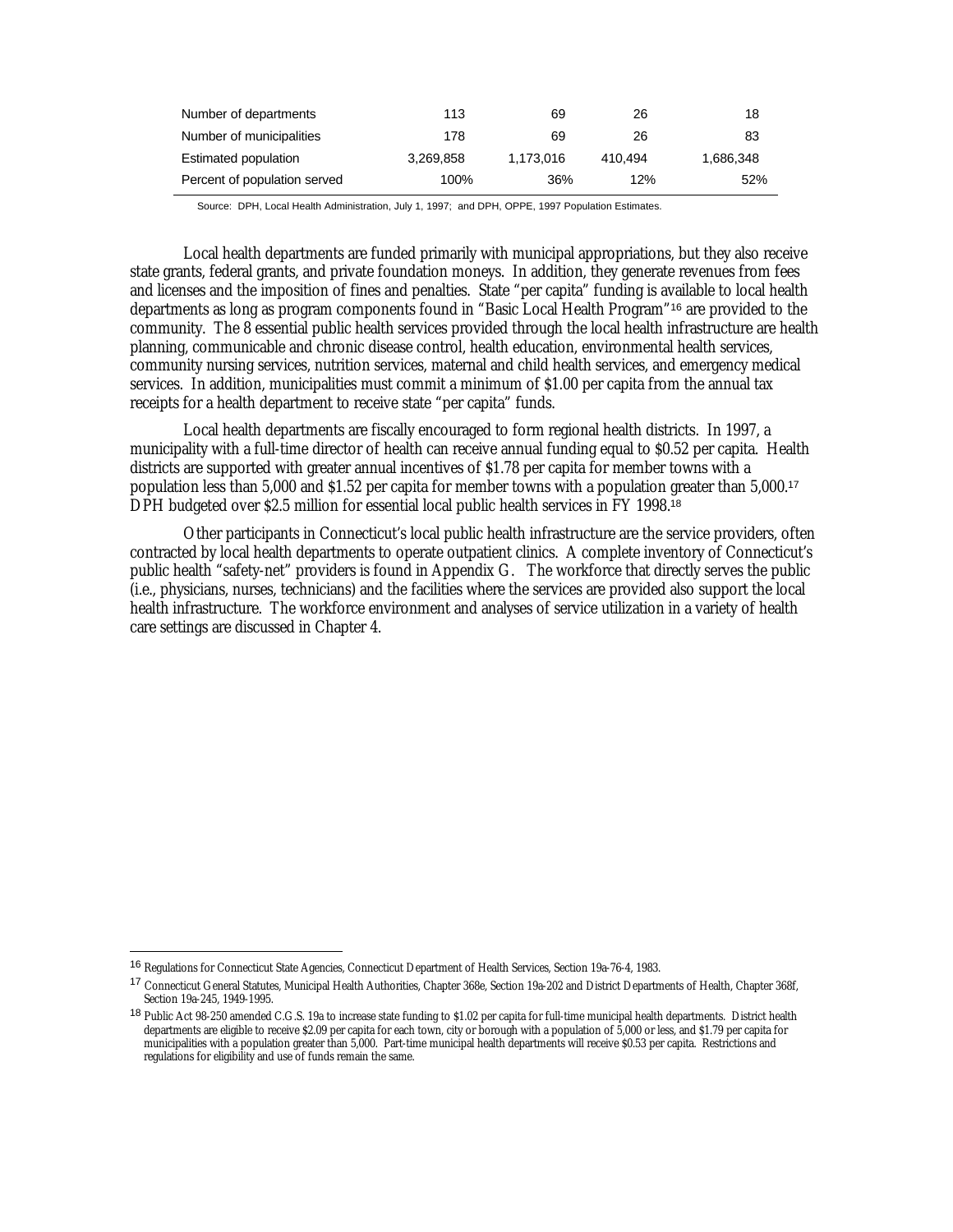#### Map 1-1



Source: DPH, Local Health Administration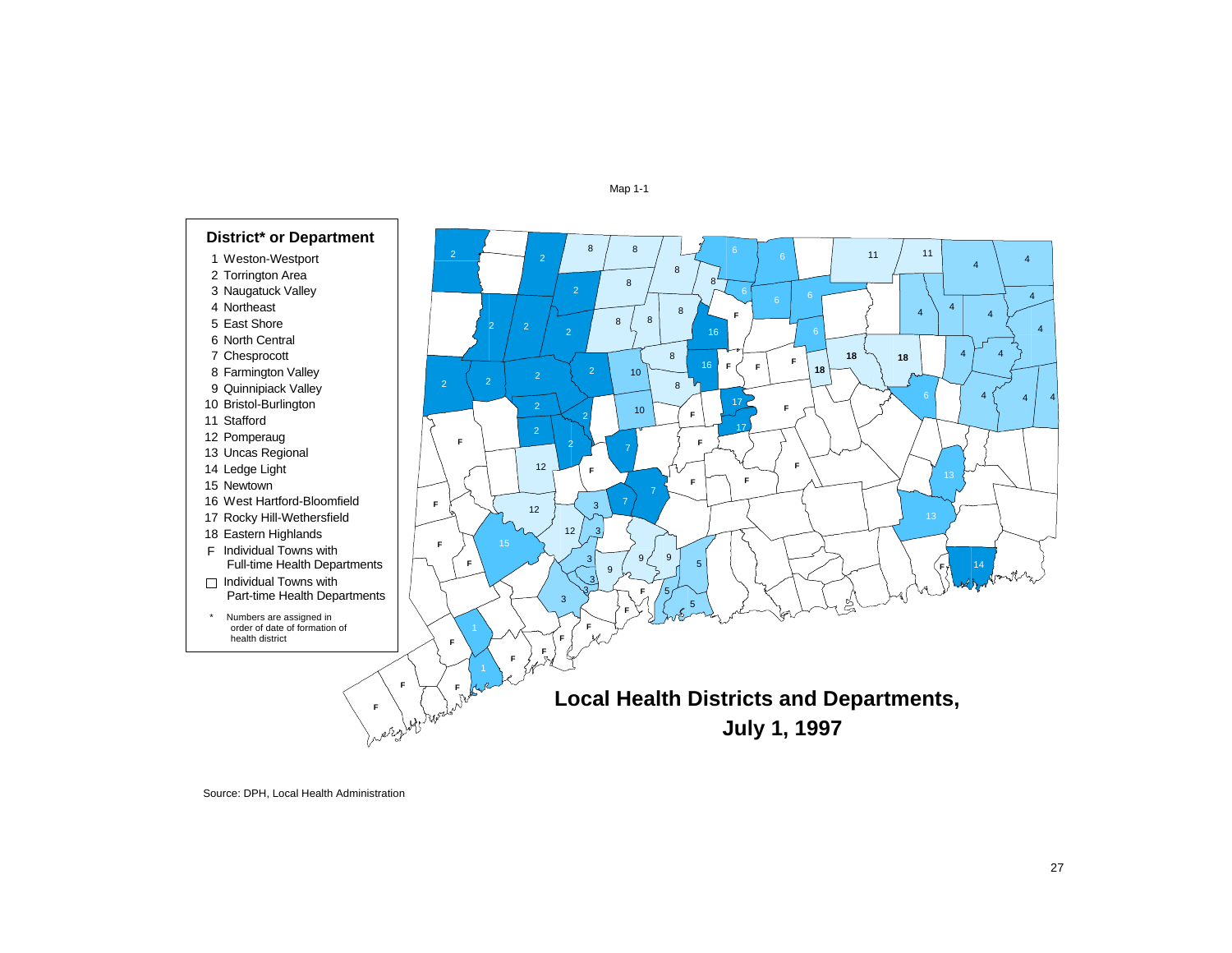### PUBLIC HEALTH PLANNING

Connecticut utilizes population-based planning to assess health status, measure the availability of health services, and promote those services appropriate to the needs of state residents. Population-based planning concerns "the entire population of a designated region to specify the changes in existing resources needed to meet the health service requirements of that population."<sup>19</sup> The focus of population-based planning from its inception in the 1930's is the coordination of public health services to increase access to them.

The last DPH state health plan<sup>20</sup> addressed priorities in the areas of the evaluation of health status and Connecticut's health care delivery system. Health status priorities included: wellness and health promotion initiatives; continuation of traditional local public health services; reduction of infant mortality rates, low birthweight births, and teen births; and continued development of the State's capacity to protect its water supplies. Health care delivery priorities included: improved data capacity to monitor changes in the health care system; increased attention to planning for health services for the elderly; and the development of cost-effective, quality health care services. These priorities were reviewed in the 1989 DPH *Strategic Plan*<sup>21</sup> that served as a springboard for aggressive programs in high need areas. The consistent theme of the plan was a total commitment to address the unmet needs of Connecticut's most disenfranchised citizens.

In 1987 Connecticut lawmakers established the Connecticut Community-Based Health Planning Program<sup>22</sup>, which focused on the assessment, policy development, and assurance of essential preventive and primary care services and on their relationship to public health issues and service needs. Major program goals were: 1) to develop community health planning capacities for assessing essential preventive and primary care services; and 2) to implement specific action strategies to improve the public's health. The program focused on activities to improve access to both primary care and preventive health services, but was ended in 1990 due to Connecticut's fiscal constraints.

Seven state agencies are involved with health planning to support the core functions of public health. They are DPH, OHCA, Department of Mental Health and Addiction Services (DMHAS), Department of Mental Retardation (DMR), Department of Children and Families (DCF), Department of Social Services (DSS), and the Office of Policy and Management (OPM). DMHAS prepared a "Substance Abuse and Mental Health Needs Assessment" which is presented in Appendix C. Health planning coordination and collaboration among agencies are encouraged by the legislature and the agencies, themselves. For example, the development of a strategic planning unit in DSS, DMHAS, DMR, and DPH is supported by legislation to centralize policy development and promote interagency coordination of health and human services.<sup>23</sup>

<sup>19</sup> Rundall, TG. Health Planning and Evaluation. In: Last, JM, Wallace, RB, editors. *Maxcy-Rosenau-Last Public Health & Preventive Medicine*. East Norwalk: Appleton & Lange, 1992: 1080.

<sup>20</sup> Connecticut Statewide Health Coordinating Council.

<sup>21</sup> Connecticut Department of Health Services. Summaries of Strategic Plans 1989 - 1992. Hartford:, 1992.

<sup>22</sup> Connecticut General Statutes, Department of Public Health, Chapter 368a, Section 19a-7, 1975-95.

<sup>23</sup> Connecticut General Statutes, Department of Social Services, Chapter 319o, Section 17b-6(b)(5), 1992.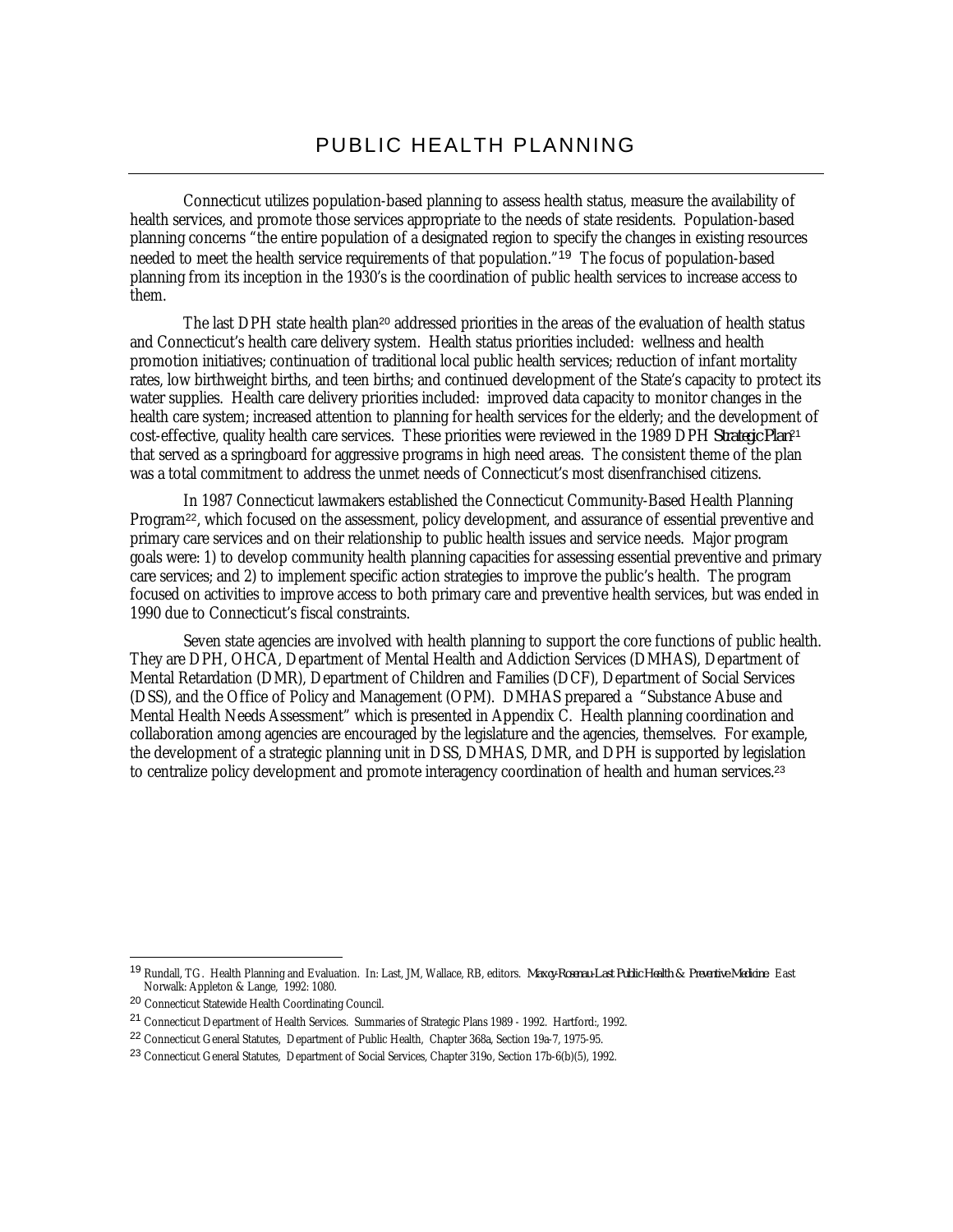### PLANNING FOR THE FUTURE

#### Healthy People 2000

The most notable planning efforts on the national, state, and local levels are "Year 2000" initiatives with specific goals and objectives designed to improve health status and the public health infrastructure in the next century. *Healthy People 2000*<sup>24</sup> is a national strategy for improving the health of the American people that reflects a new appreciation for the prevention of illness and disability. *Healthy People 2000* places greater emphasis on health outcomes than on premature mortality, and has as its goals to (1) increase the span of healthy life for Americans, (2) reduce health disparities among Americans, and (3) provide access to preventive services to all Americans.

These goals are supported by 300 objectives that address 22 priority areas in health promotion and protection, preventive services, and data surveillance. A U.S. Public Health Service agency was designated to develop an implementation plan and to coordinate activities to achieve the objectives in each priority area. Appendix D contains a complete listing of priority areas and designated agencies. The Centers for Disease Control and Prevention (CDC) is responsible for health surveillance and for developing supporting data systems. As a result, CDC developed a set of 18 health status indicators (consensus indicators), to facilitate national, state, and local tracking of *Healthy People 2000* objectives and to help communities assess the general health status of their population. (Appendix D).<sup>25</sup>

#### Healthy Connecticut 2000

-

Connecticut responded to the national initiative with the Healthy Connecticut project, which was a coordinated, internal review of *Healthy People 2000* and DPH's three-year strategic plan to ascertain which specific objectives were being addressed through programs and which were not. By the end of 1992, DPH determined that the state was making progress in reducing the incidence of cardiovascular disease, infant mortality, AIDS, and other infectious diseases. However, the areas of cancer, violence, unintentional injuries, and diabetes required more attention.

The Healthy Connecticut project resulted in the 1992 DPH publication of the *Healthy Connecticut 2000 Baseline Assessment Report.*<sup>26</sup> The purposes of the effort are to: 1) describe our health status; 2) establish objectives; 3) provide a framework for policy development; 4) assist DPH in setting program priorities; 5) serve as a basis for health planning; and 6) enable Connecticut to remain competitive in obtaining federal funds for public health.

The *Healthy Connecticut 2000 Baseline Assessment Report* provides a framework for program planning, evaluation, policy development, and assurance. The report originally contained 112 objectives that focus on health status (to reduce death, disease, and disability) and risk reduction (to reduce the prevalence of risks to health). The objectives are divided into 18 priority areas that are listed with the national priorities in Appendix D. DPH recently completed a third set of objectives<sup>27</sup> known as services and protection objectives, which serve to increase comprehensiveness, accessibility, and/or quality of preventive services and interventions. These objectives serve to implement the health status and risk reduction objectives published in 1992.

<sup>24</sup> U.S. Department of Health and Human Services. *Healthy People 2000: National Health Promotion and Disease Prevention Objectives*. Washington: U.S. Public Health Service, 1990: 692 pp.

<sup>25</sup> The U.S. Department of Health and Human Services has begun development of *Healthy People 2010 Draft Objectives* for review and comment. A final publication is due during the year 2000.

<sup>26</sup> Connecticut Department of Public Health. *Healthy Connecticut 2000 Baseline Assessment Report.*, 1992: 250 pp.

<sup>27</sup> Connecticut Department of Public Health. *Healthy Connecticut 2000 Baseline Assessment Report Replacements and Additions,* July 1997.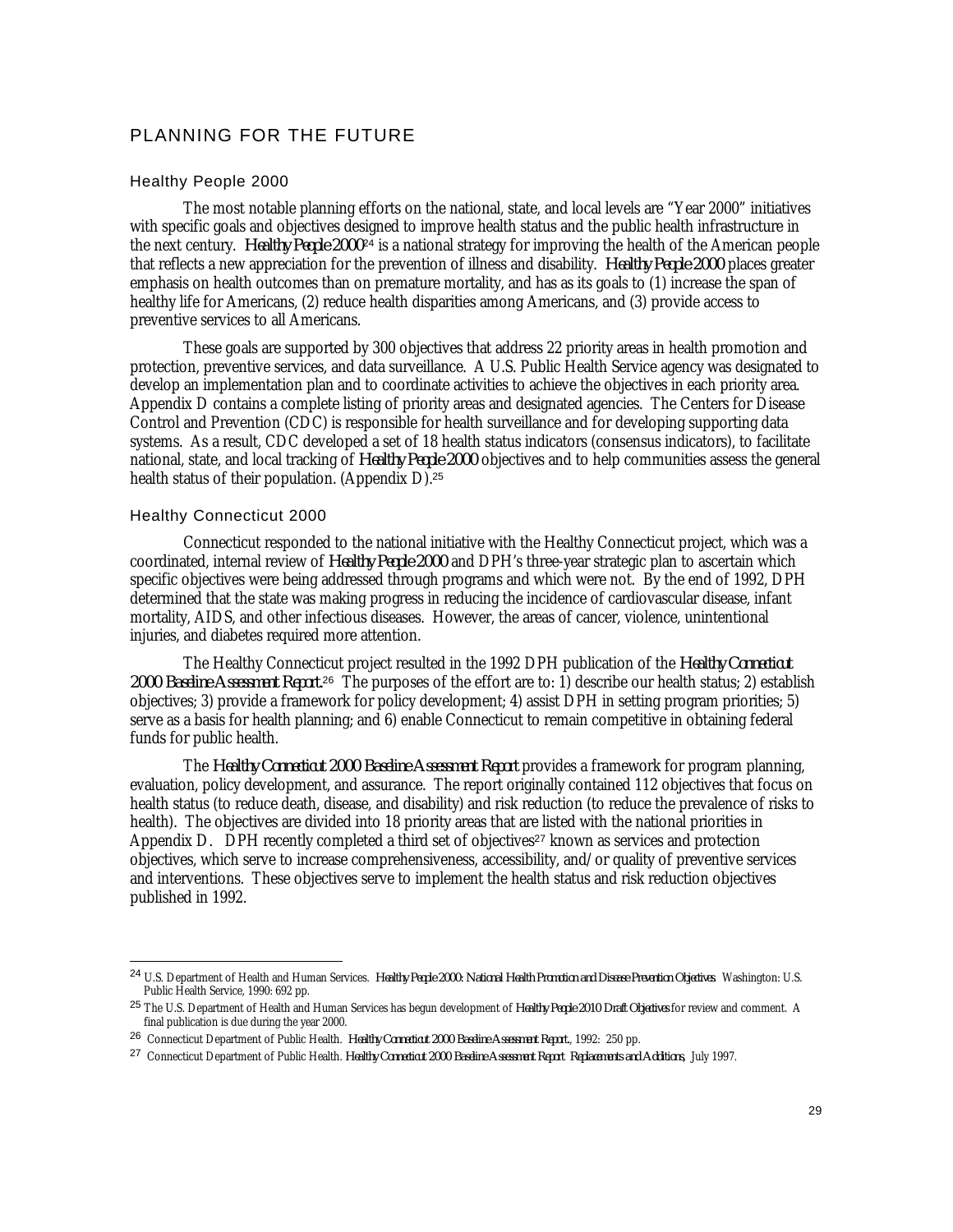### Performance Measurements

Performance measurements are being developed at the national and state levels as a management tool for documenting goals and objectives and the results from the investment in public health. Performance measurements respond to the increasing need to ensure the efficient and effective use of resources. At the federal level, performance measurements will support the Government Performance and Results Act of 1993<sup>28</sup> (GPRA) which requires the establishment of performance measures for programs. Under GPRA, federal agencies must submit an annual performance plan, beginning with the President's 1999 budget, that includes defined targets for performance goals, outcome indicators to measure progress toward the goals, a description of resources needed to meet the goals, a basis for computing actual program results with the goals, a discussion of the process for validating the data that are collected, and an acknowledgment of the role of other parties in meeting goals.

However, the performance measurement process for selected public health programs is intended to build on and strengthen the activities in *Healthy People 2000* and the Healthy Communities 2000 initiatives. The process is intended to develop performance measurements for public health programs in chronic disease, disability prevention, emergency medical services, HIV, sexually transmitted diseases, tuberculosis, immunizations, mental health, rape prevention, and substance abuse.

#### Connecticut Benchmarks for the Year 2000

In support of the Year 2000 efforts, the Connecticut Progress Council published in 1995, the *State of Connecticut Goals and Benchmarks for the Year 2000 and Beyond* to establish broader community goals and objectives designed to measure Connecticut's progress in forming its future. Forty-one goals and 300 benchmarks were organized into five sections: individuals, families, and communities; education; health; the economy; and the environment. There were clear connections among goals and benchmarks of the different sections. The health goals emphasize the need for healthy lifestyles, reduced levels of violence, prevention, and equitable access to health care. Many of the 74 health benchmarks correspond with *Healthy Connecticut 2000* objectives. The Progress Council's health goals are:

- 1. All Connecticut residents will enjoy complete physical, mental and social well-being.
- 2. All Connecticut residents will be safe from injury and violence in their homes and communities.
- 3. All Connecticut residents will enjoy an environment that minimizes their exposure to unhealthy levels of toxic substances from food, air, and water in community and occupational settings.
- 4. All Connecticut residents will experience the rewards of pursuing exercise, nutrition, freedom from substance abuse and other aspects of positive health habits and lifestyles.
- 5. Illness and injury will be minimized by regular prevention-oriented research, education and health care.
- 6. All Connecticut residents will enjoy equitable access to the benefits of quality public health services and medical care.

<u>.</u>

<sup>28</sup> Public Law 103-61. The Government Performance and Results Act of 1993. 8/2/93.